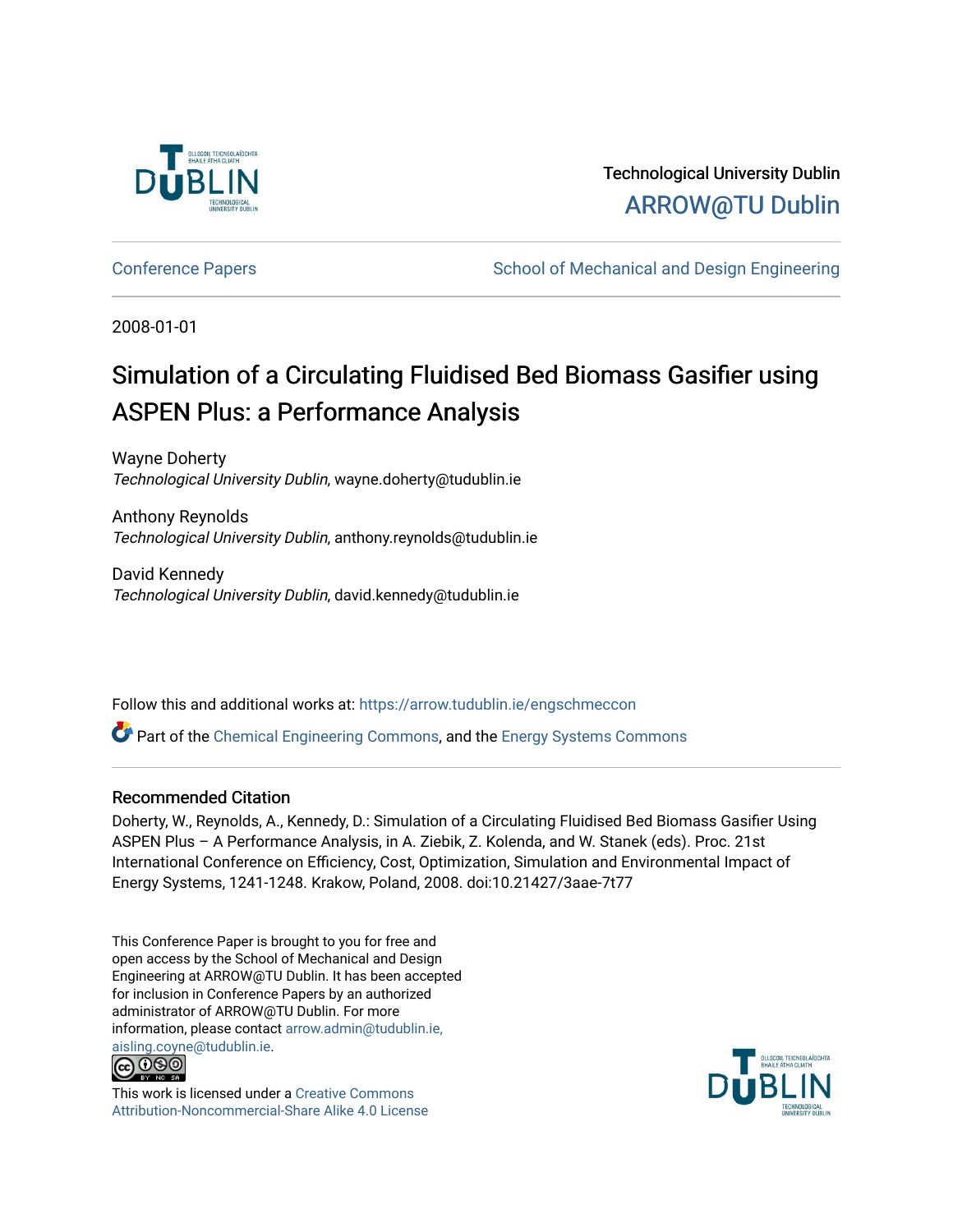## **Simulation of a Circulating Fluidised Bed Biomass Gasifier Using ASPEN Plus – A Performance Analysis**

## **Wayne Doherty<sup>1</sup> , Anthony Reynolds, David Kennedy**

### <sup>1</sup>Department of Mechanical Engineering, Dublin Institute of Technology, Bolton Street, Dublin 1, Ireland, Tel.: +353 1 4022976, Fax: +353 1 4023991, wayne.doherty@dit.ie

ABSTRACT: In the near future biomass gasification is likely to play an important role in energy production and conversion. Its application has great potential in the context of climate change mitigation, increasing efficiency and energy security. Atmospheric circulating fluidised bed (CFB) technology was selected for the current study. An original computer simulation model of a CFB biomass gasifier was developed using ASPEN Plus (**A**dvanced **S**ystem for **P**rocess **EN**gineering Plus). It is based on Gibbs free energy minimisation and the restricted equilibrium method was used to calibrate it against experimental data. This was achieved by specifying the temperature approach for the gasification reactions. The model predicts syn-gas composition, heating values and conversion efficiency in good agreement with published experimental data. Operating parameters such as equivalence ratio (ER), temperature, and air preheating were varied over a wide range. They were found to have great influence on syn-gas composition, heating value, and conversion efficiency. The results indicate an ER and temperature range over which hydrogen  $(H_2)$  and carbon monoxide  $(CO)$  production is maximised, which is desirable as it ensures a high heating value and cold gas efficiency (CGE). Gas heating value was found to decrease with increasing ER. Air preheating increases  $H_2$  and CO production, which in turn increases gas heating value and gasifier CGE. The effectiveness of air preheating decreases with increasing ER. A critical air temperature exists after which additional preheating has little influence, this temperature is high for low ERs and low for high ERs.

Keywords: biomass gasification, circulating fluidised bed, simulation, ASPEN Plus

#### **1. INTRODUCTION**

Biomass is of major interest as a source of renewable energy. Currently energy is recovered from biomass through combustion. The efficiency of these plants is approximately 20 to 25%. For utilisation of coal, current plants achieve efficiencies of 30 to 35%. Coal gasification integrated with gas turbines and fuel cells offers much higher efficiencies of up to 60%. Gasification is more energy efficient than conventional technology and it makes the utilisation of biomass for electricity generation a more feasible option.

 Climate change is now recognised as perhaps the most significant policy issue internationally. Global warming, caused by the release of carbon dioxide  $(CO<sub>2</sub>)$  and hydrocarbons into the atmosphere, is one of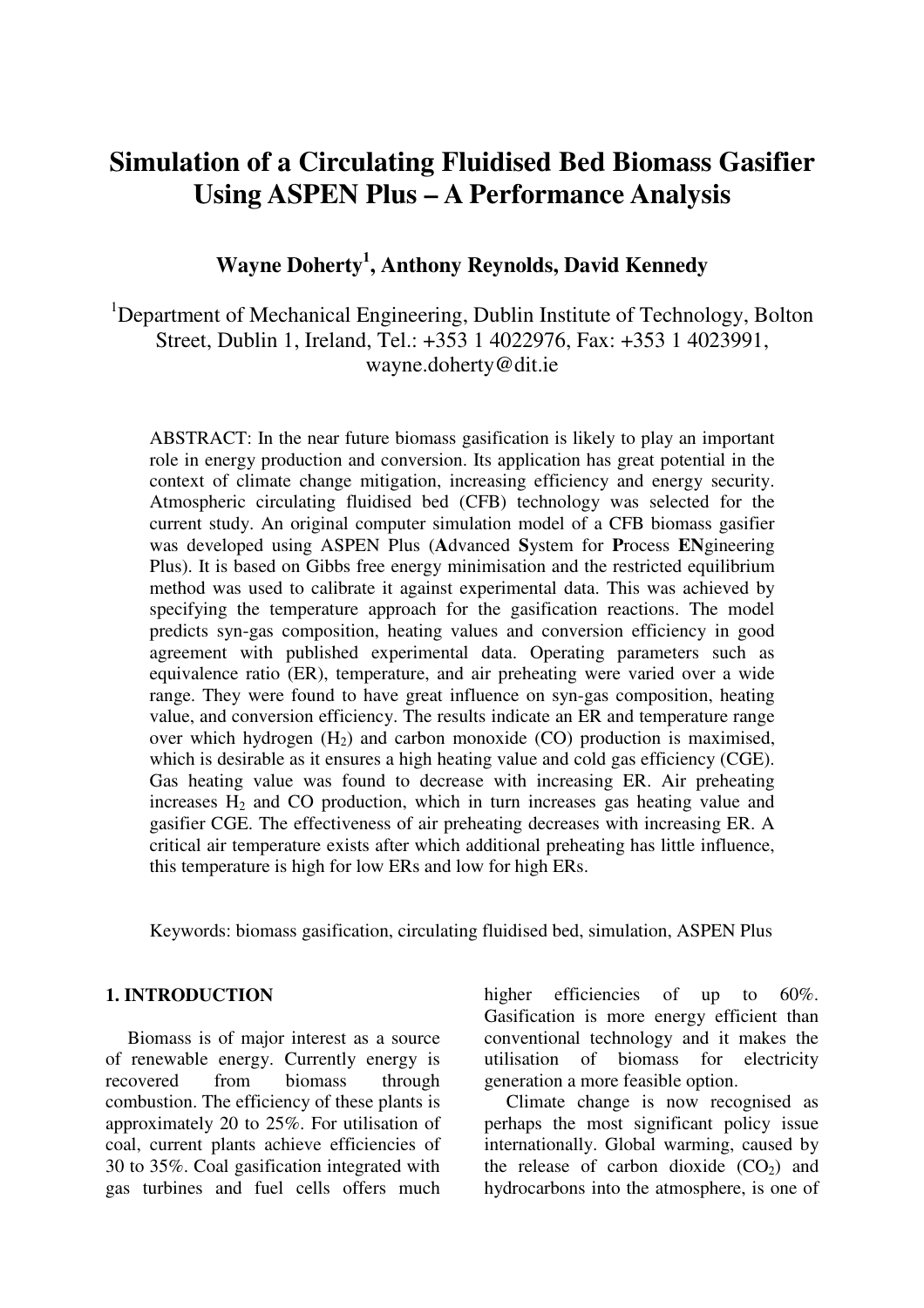the underlying reasons for the rising profile of biomass in world energy affairs. For gasification of fossil fuels, e.g. coal, emissions can be drastically reduced when compared to traditional power plants. This is due to increased efficiency and because the fuel input has been converted to gaseous form, making it possible to remove the contaminants that cause the emissions prior to combustion.

Energy security is of utmost importance and is vital for any country's continued economic growth. According to a recent study oil and gas prices are set to double by 2050 [1]. Also global energy demand is set to more than double by the middle of the century. Biomass gasification coupled with other renewable energy options would cut dependency on imported energy and would help to ensure energy security.

Gasification is a process for converting carbonaceous materials to a combustible or synthetic gas [2]. It occurs when oxygen  $(O<sub>2</sub>)$  or air and steam or water is reacted at high temperatures with available carbon in biomass or other carbonaceous material within a gasifier. The syn-gas produced can be combusted in an engine or gas turbine or even utilised in a fuel cell to generate electricity and heat. Air gasification produces a poor quality gas with regard to the heating value, around 4-7 MJ/Nm<sup>3</sup> higher heating value (HHV), while  $O_2$  and steam blown processes result in a syn-gas with a heating value in the range of 10-18  $MJ/Nm<sup>3</sup>$  (HHV) [3]. Gasification with pure  $O<sub>2</sub>$  is not practical for biomass gasification due to prohibitively high costs for  $O_2$ production using current commercial technology. Therefore, air gasification was modelled in this work.

The basis of gasification is to supply less oxidant than would be required for stoichiometric combustion of a solid fuel. The resulting chemical reactions produce a mixture of  $CO$  and  $H<sub>2</sub>$  (syn-gas), both of which are combustible. The energy value of this gaseous fuel is typically 75% of the chemical heating value of the original solid fuel. In addition, the syn-gas temperature will be substantially higher than the original solid fuel due to the gasification process. The process of biomass gasification may be represented by the reactions given in Table I:

**Table I:** Gasification reactions.

| Reaction                                | Reaction |
|-----------------------------------------|----------|
|                                         | number   |
| $C + 0.5O_2 = CO$                       | (R1)     |
| $C + CO_2 \leftrightarrow 2CO$          | (R2)     |
| $C + H_2O \leftrightarrow CO + H_2$     | (R3)     |
| $C + 2H_2 \leftrightarrow CH_4$         | (R4)     |
| $CO + 0.5O_2 = CO_2$                    | (R5)     |
| $H_2 + 0.5O_2 = H_2O$                   | (R6)     |
| $CO + H2O \leftrightarrow CO2 + H2$     | (R7)     |
| $CH_4 + H_2O \leftrightarrow CO + 3H_2$ | (R8)     |
| $H_2 + S = H_2S$                        | (R9)     |
| $0.5N_2 + 1.5H_2 \leftrightarrow NH_3$  | (R10)    |

The gasification process can be split into three linked processes; pyrolysis, gasification, and partial combustion. Partial combustion is necessary because it supplies the heat required by the endothermic gasification reactions. Pyrolysis occurs in a temperature range of 350-800°C and results in the production of char, CO,  $H_2$ , methane  $(CH<sub>4</sub>), CO<sub>2</sub>, H<sub>2</sub>O, tars and hydrocarbons.$ These products are then used in the gasification and combustion reactions.

 The objective of this research is to develop a computer simulation model of a CFB biomass gasifier that can accurately predict gasifier performance under various operating conditions. In this paper an original model of a biomass CFB gasifier developed using ASPEN Plus is presented. The model is based on Gibbs free energy minimisation. The approach assumes that only a limited number of chemical reactions (R1 to R10) are required to predict syn-gas composition, gas heating value and process efficiency. The influence of operating conditions on gasifier performance was investigated and the results and conclusions from these investigations are presented. This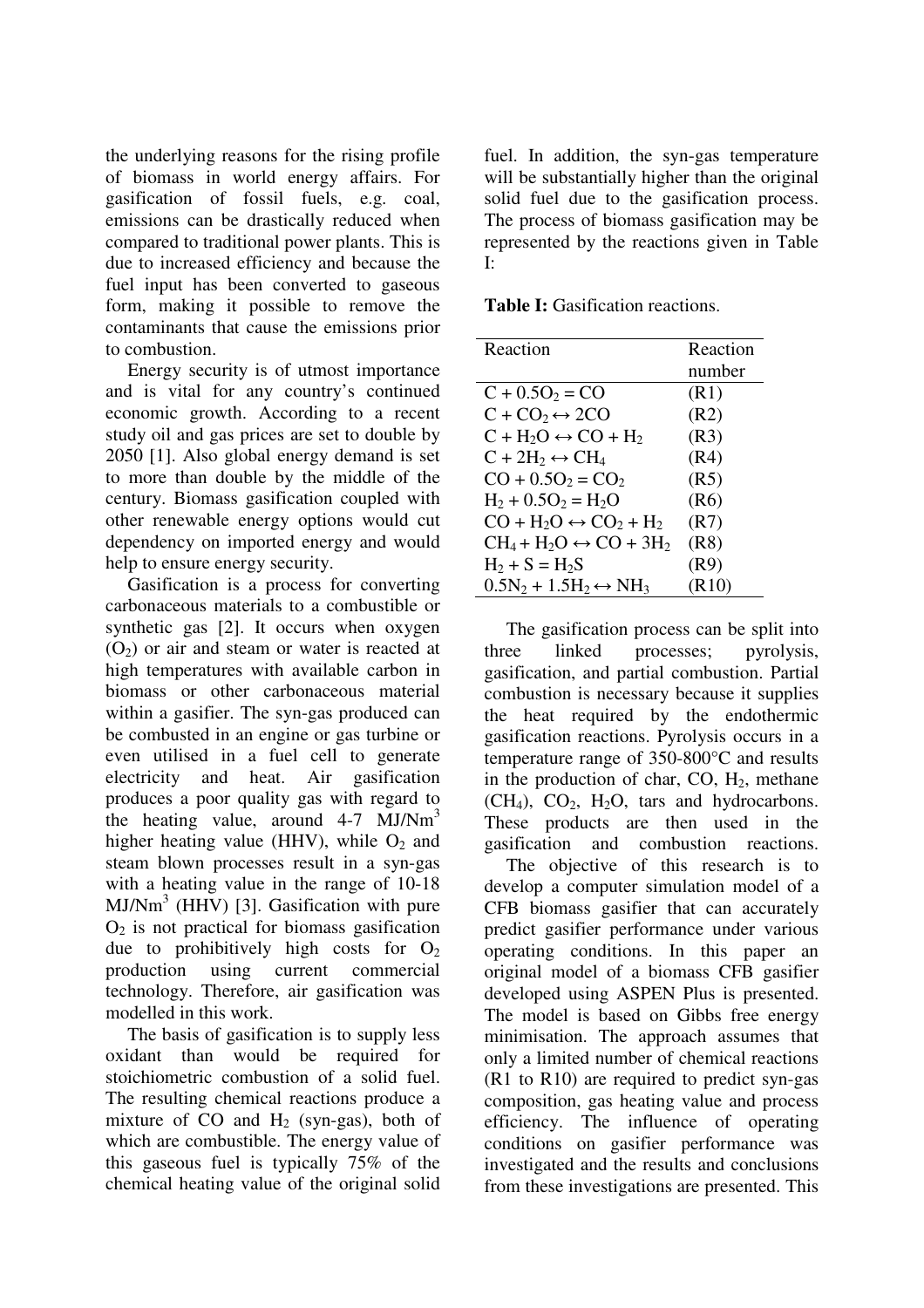work is part of a wider research on the integration of biomass gasification with high temperature fuel cells.

#### **2. METHODOLOGY**

2.1 Gasifier Classification and Selection

Gasifiers are classified in terms of the movement of the fuel through the vessel, the operating pressure and temperature and the size and condition of the entering fuel. The primary configurations are moving/fixed bed, fluidised bed and entrained flow.

Maniatis [4] found that atmospheric CFB technology is the most attractive in view of the market and technology strength. Maniatis [4] considered atmospheric and pressurised CFB and bubbling fluidised bed (BFB), updraft and downdraft fixed bed, and entrained flow technology.

Atmospheric CFB technology was selected for the current study as it is proven for biomass gasification, the most attractive in terms of technology strength and market attractiveness, has potential for scale-up (low MW to over 100 MW), and high fuel flexibility.

#### 2.2 Simulation Software

ASPEN Plus was selected for modelling the gasifier. It is a steady state chemical process simulator, which was developed to evaluate synthetic fuel technologies. It uses unit operation blocks, which are models of specific process operations (reactors,

heaters, pumps etc.). The user places these blocks on a flowsheet, specifying material and energy streams. An extensive built in physical properties database is used for the simulation calculations. ASPEN Plus has the capability to incorporate Fortran code into the model. This feature is utilised for the definition of non-conventional fuels, e.g. biomass, specific coals and for ensuring the system operates within user defined limits and constraints. The development of a model in ASPEN Plus involves the following steps:

- (1) Stream class specification and property method selection.
- (2) System component specification (from databank).
- (3) Defining the process flowsheet (unit operation blocks and connecting material and energy streams).
- (4) Specifying feed streams (flow rate, composition, and thermodynamic condition).
- (5) Specifying unit operation blocks (thermodynamic condition, chemical reactions etc.).

#### **3. MODELLING**

3.1 ASPEN Plus Flowsheet

Fig. 1 displays the CFB biomass gasifier ASPEN Plus flowsheet.



**Figure 1:** ASEPN Plus flowsheet of CFB biomass gasifier.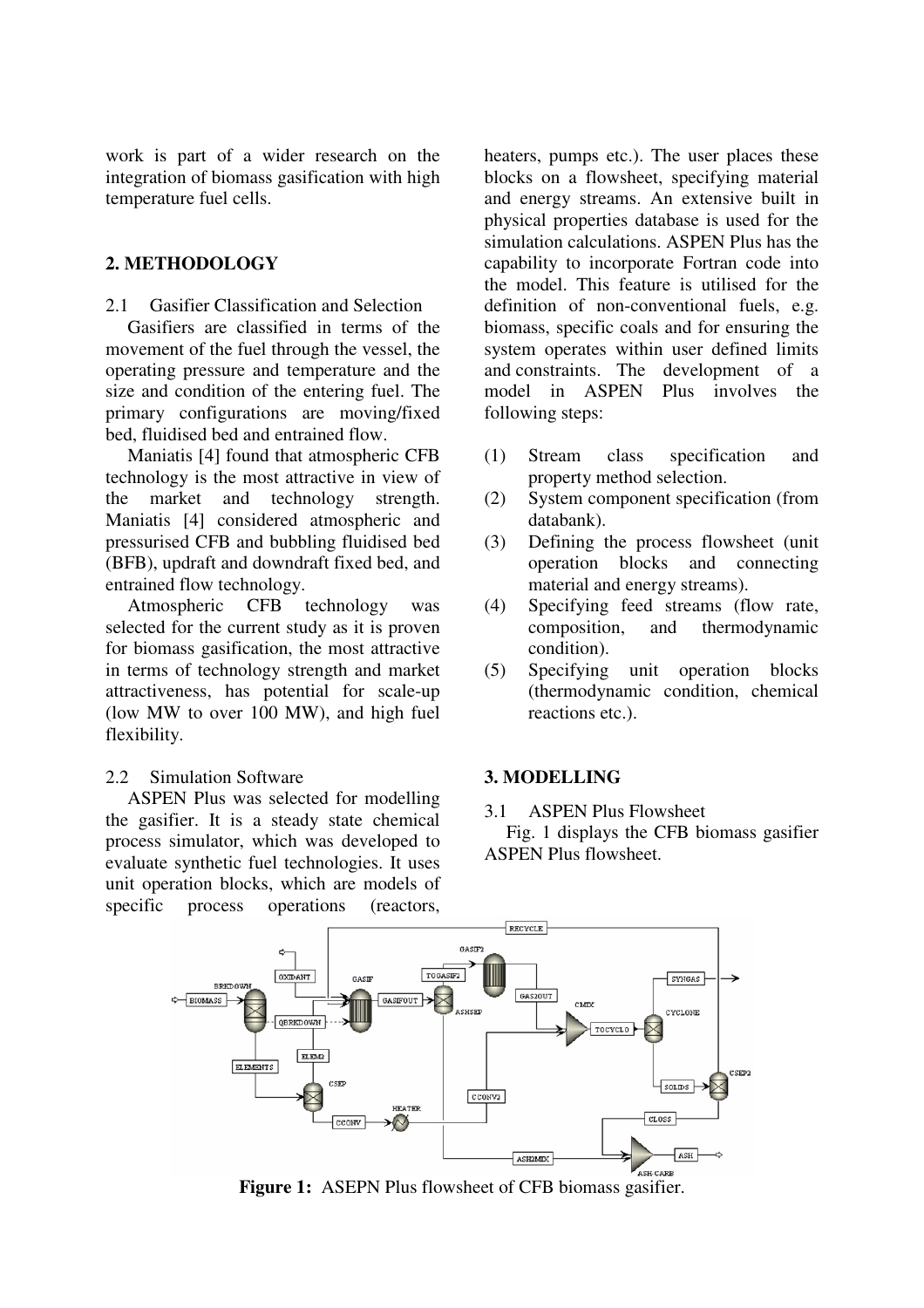#### 3.2 Model Description

Referring to Fig. 1, the stream 'BIOMASS' was specified as a nonconventional stream and the ultimate and proximate analyses were inputted as well as the thermodynamic condition and mass flow rate. The block 'BRKDOWN' yields are set by a calculator block, which in turn determines the mass flow of each component in the block outlet stream 'ELEMENTS'. The enthalpy of this stream will not equal the enthalpy of the feed stream 'BIOMASS', the heat stream 'QBRKDOWN' adds back the enthalpy loss to the system.

The function of the next block is to simulate carbon conversion by separating out a specified portion of the carbon from the fuel. The 'HEATER' block brings this carbon up to the gasifier temperature. The un-reacted carbon represents solids contained in the product gas that must be removed by the CFB gasifier cyclone.

The streams 'ELEM2', 'OXIDANT', and 'RECYCLE' enter the block 'GASIF', where pyrolysis, partial oxidation, and gasification reactions occur. The oxidant (air) mass flow is set using a user specified ER. ER is defined as the amount of air added relative to the amount of air required for stoichiometric combustion [5]. Most existing fluidised bed biomass gasifiers operate in the ER range 0.2-0.45 [6].

Ash removal is simulated using the block 'ASHSEP'. The material stream 'TOGASIF2' is fed to the block 'GASIF2', where the temperature approach is specified for reactions (R7), (R8) and (R10), which restricts equilibrium and means that the syngas composition is adjusted to match data reported in the literature.

The next block mixes the un-reacted carbon that was separated upstream with the gas from 'GASIF2' and its product stream is fed to a separator that simulates the CFB gasifier cyclone. The bottom outlet stream from 'CYCLONE' with the stream name 'SOLIDS' is composed of solid carbon only and is sent to a separator block 'CSEP2'. The top outlet stream, which is called 'SYNGAS', is composed of all the gases from 'GASIF2' and a small amount of solid carbon and represents the final output from the gasifier.

'CSEP2' splits the 'SOLIDS' stream into a recycle stream 'RECYCLE', that is sent back through the gasifier, and another stream named 'CLOSS', which represents the carbon lost from the system in the ash. The stream 'CLOSS' is then mixed with the ash in the block 'ASH-CARB'.

The following is a list of all model assumptions:

- Steady state conditions.
- One-dimensional model.
- Isothermal (uniform bed temperature).
- Drying and pyrolysis instantaneous.
- Char is 100% carbon (graphite).
- All sulphur reacts to form  $H_2S$  [3].
- Only  $NH_3$  formed no NOx [3].
- Cyclone separation efficiency 85%.
- 2% carbon loss in ash [7].

#### 3.3 Model Validation

The model was validated against the experiments of Li et al. [7]. The fuel used for model validation was hemlock wood with ultimate analysis: carbon 51.8, hydrogen 6.2, oxygen 40.6, nitrogen 0.6, sulphur 0.38, ash 0.4 and proximate analysis: volatile matter 84.8, fixed carbon 14.8, ash 0.4 (all dry wt. % basis) [7, 8]. Moisture content was 11.7 wt. % and the HHV was 20.3 MJ/kg dry basis [7].

The input data for the model are as follows [7]:

- Input fuel stream mass flow: 33.626 kg/hr
- Gasification temperature: 991 K
- Gasification pressure: 1.05 bar

Table II compares the experimental results as reported by Li et al. [7] to the model predictions using the input data presented above.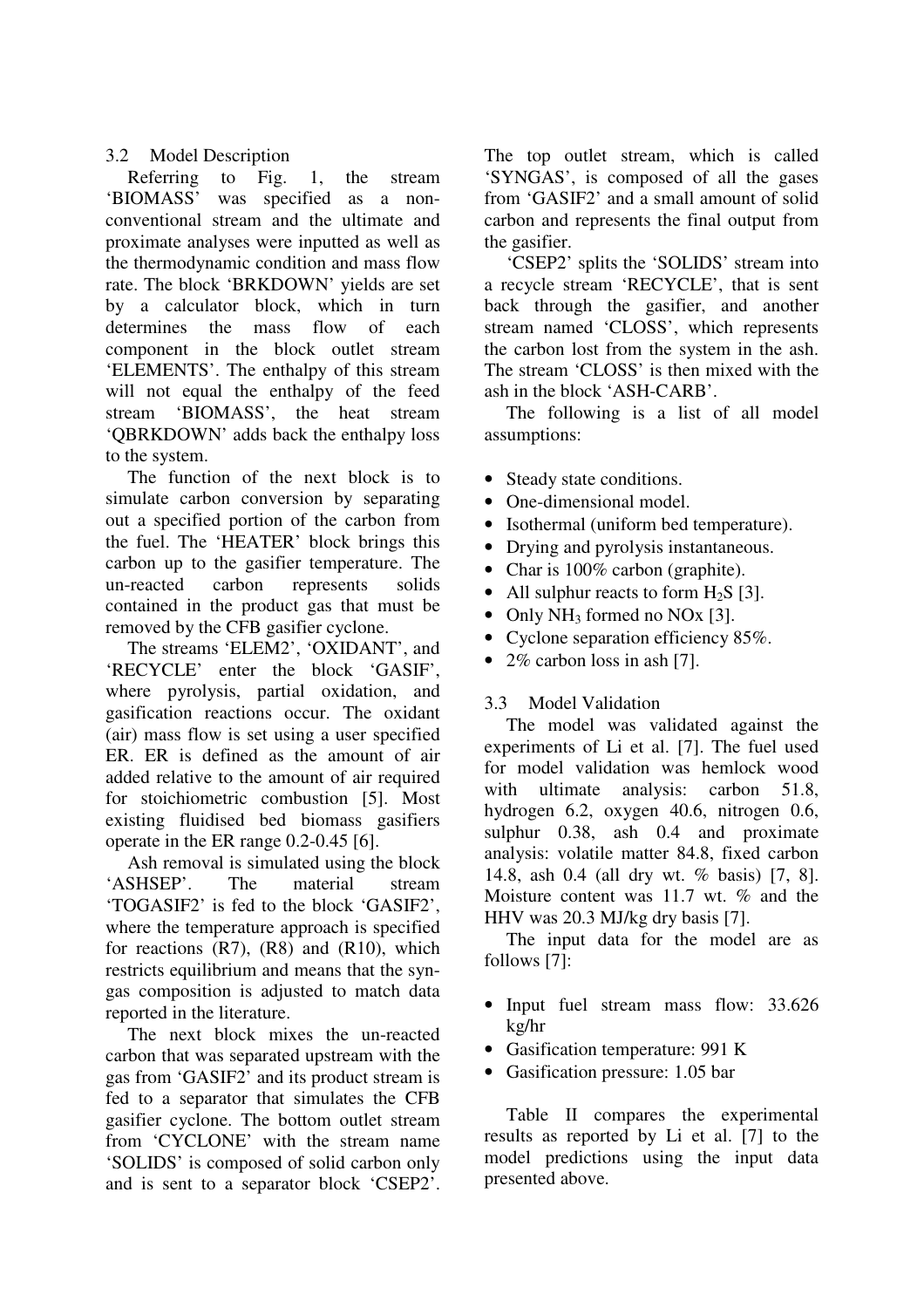|                                | <b>Experimental Model</b> |       |
|--------------------------------|---------------------------|-------|
| Gas comp.                      |                           |       |
| $(vol. \%, dry)$               |                           |       |
| H <sub>2</sub>                 | 5.5                       | 5.53  |
| N <sub>2</sub>                 | 59.5                      | 55.42 |
| CO                             | 16.6                      | 16.79 |
| CH <sub>4</sub>                | 3.4                       | 7.65  |
| CO <sub>2</sub>                | 15.0                      | 14.62 |
| <b>HHV</b><br>$(MJ/Nm^3, dry)$ | 4.82                      | 5.87  |
| $CGE(\%)$                      | 71.4                      | 62.61 |

**Table II:** Experimental results versus model predictions

The model predictions are in satisfactory agreement with the experimental data. For example  $H_2$ , CO and  $CO_2$  are predicted within 2.5%. However the  $CH<sub>4</sub>$  is overpredicted, which causes an error in the calculation of the gas heating value and CGE. The under or over-prediction of CH<sup>4</sup> is a common problem for modellers; one example is the steady state model of a biomass downdraft gasifier done by Giltrap et al.  $[9]$ , where CH<sub>4</sub> was over-predicted by a substantial amount, furthermore Prins et al. [10] stated that the product gas from fluidised bed gasifiers generally contains much more CH4 than predicted. The low operating temperature (991 K) results in high CH4 content, it will be seen in the next section that CH<sub>4</sub> content decreases rapidly with temperature (at ~870°C the model predicts virtually zero CH4).

#### **4. RESULTS AND DISCUSSION**

Sensitivity analyses were performed to investigate the effects of varying ER, temperature, and level of air preheating on product gas composition, gas heating value, and CGE. During the sensitivity analyses the model input data was kept the same as for model validation with one parameter being varied at any given time. The CGE  $(\eta_{CGE})$  is a means of indicating a gasifier's performance and is defined as:

$$
\eta_{CGE} = \frac{\dot{m}_{gas} \cdot LHV_{gas}}{\dot{m}_{fuel} \cdot LHV_{fuel}}
$$

Where  $\dot{m}_{gas}$  and  $\dot{m}_{fuel}$  are the mass flow rate (in kg/s) of the gas and unconverted fuel respectively and *LHVgas* and *LHVfuel* are the lower heating value (in kJ/kg) of the gas and unconverted fuel respectively.

4.1 Effect of Gasification Temperature  $(T_{\rm g})$  and ER

The influence of  $T_g$  on product gas composition is illustrated in Fig. 2.  $T_g$ depends on the air flow, i.e. it is controlled by the ER. Therefore, varying ER or  $T_g$  will have the same effect on product gas composition, heating value, and CGE. The corresponding temperatures for ERs between 0.29 and 0.45 are given. In Fig. 2  $H_2$ ,  $H_2O$ ,  $CO$ ,  $CO_2$ , and  $CH_4$  are plotted, with  $H_2S$  and  $NH_3$  omitted. Nitrogen  $(N_2)$ content may be calculated by summing the other components and subtracting this from 100%. It varied between 53 and 61% over the  $T_{\text{o}}/ER$  range. The most interesting point from examination of Fig. 2 is that both  $H_2$ and CO reach a maximum at a temperature of 874°C or at an ER of 0.35, after which their contents decrease steadily.  $H_2O$ increases over the whole range but experiences a small decrease close to the  $H_2$ and CO peak.  $CO<sub>2</sub>$  decreases rapidly up to a temperature of 874°C and then increases slowly. CH<sub>4</sub> decreases and eventually reaches zero between a temperature of 1046 and 1195°C (ER of 0.4 and 0.45). These trends may be explained as follows:

• Reaction (R2) is endothermic; therefore, as temperature rises so to does the amount of  $CO<sub>2</sub>$  reacted with char to produce CO. For temperatures up to 874°C sufficient char is available for the reaction but not for higher temperatures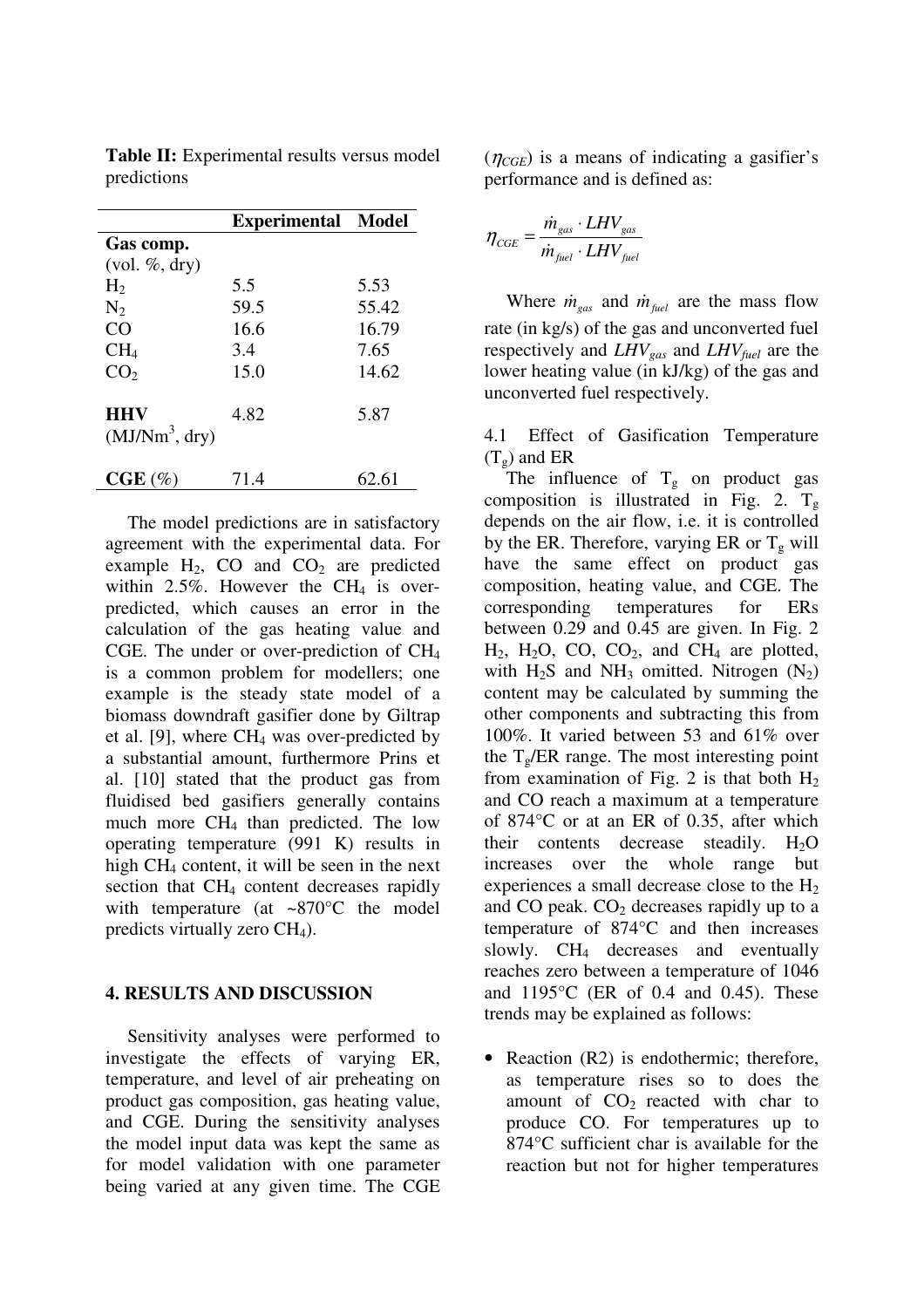and as a result CO decreases and  $CO<sub>2</sub>$ increases.

- Reaction (R3) is endothermic, which means for increasing temperature and ER CO and H2 production are increased and more char and  $H<sub>2</sub>O$  are consumed.
- Reaction (R4) is exothermic, which means as  $T_g$  and ER increase the production of CH4 decreases leaving more  $H_2$  in the gas.
- CO is reacted with available  $O_2$  (R5) producing  $CO<sub>2</sub>$ .
- $H_2$  reacts with  $O_2$  (R6) producing  $H_2O$ . Reaction (R6) produces more water than is consumed by reactions (R3) and (R8) because the  $H<sub>2</sub>O$  content increases over the whole  $T_e/ER$  range. The slight  $H_2O$ drop occurs at a  $T_g$  of 837°C and ER of 0.34. One possible explanation is that at sufficient temperature reaction (R8) consumes more water than is produced by reaction (R6); however, this is shortlived because the other reactant,  $CH<sub>4</sub>$  is decreasing rapidly.
- Reaction (R7) being exothermic, produces less  $CO<sub>2</sub>$  and  $H<sub>2</sub>$  at higher temperatures, which means less CO and H<sub>2</sub>O are consumed.
- CH<sub>4</sub> is reduced by reaction  $(R8)$ . This reaction is endothermic meaning the forward reaction is favoured as temperature increases. Hence,  $CH<sub>4</sub>$  and  $H<sub>2</sub>O$  decrease while  $H<sub>2</sub>$  and CO increase.



**Figure 2:** Effect of  $T_g$  on product gas composition.

The influence of ER on gas heating value and CGE is shown in Fig. 3. The gas LHV (mass basis) and the CGE (LHV basis) are plotted against ER. It is evident that the LHV decreases with increasing ER. The LHV is high for low ERs due to high  $CH<sub>4</sub>$ content. The CGE increases between  $ER =$ 0.29 to 0.34, reaches a maximum of  $66.7\%$ at  $ER = 0.34$  and then decreases steadily. It is worth noting that the CGE peak corresponds to the point of maximum  $H_2$ and CO content in Fig. 2. The CGE for ER = 0.31 as reported by Li et al. [7] is indicated. It is indicated for comparison with the model prediction at the same ER value.



**Figure 3:** Effect of ER on gas LHV (mass basis) and CGE (LHV basis).  $\blacktriangle$ : indicates CGE as reported by Li et al. [7].

#### 4.2 Effect of Air Preheating

Air preheating is a means of increasing the conversion efficiency of the gasification process. The sensible heat in the air causes a rise in the gasification temperature, which influences the gas composition, the gas LHV and hence the gasifier CGE. It's an alternate and more economical approach to  $O<sub>2</sub>$  blown systems and it achieves downsizing of the plant, which in turn reduces costs.

The influence of air preheating on  $T_g$  was investigated over the complete ER range.  $T_g$ increases almost linearly with air temperature  $(T_a)$ . It was discovered that a limit on the level of air preheating exists for each ER. This level is limited by the effectiveness of the heat exchange equipment but is also limited by the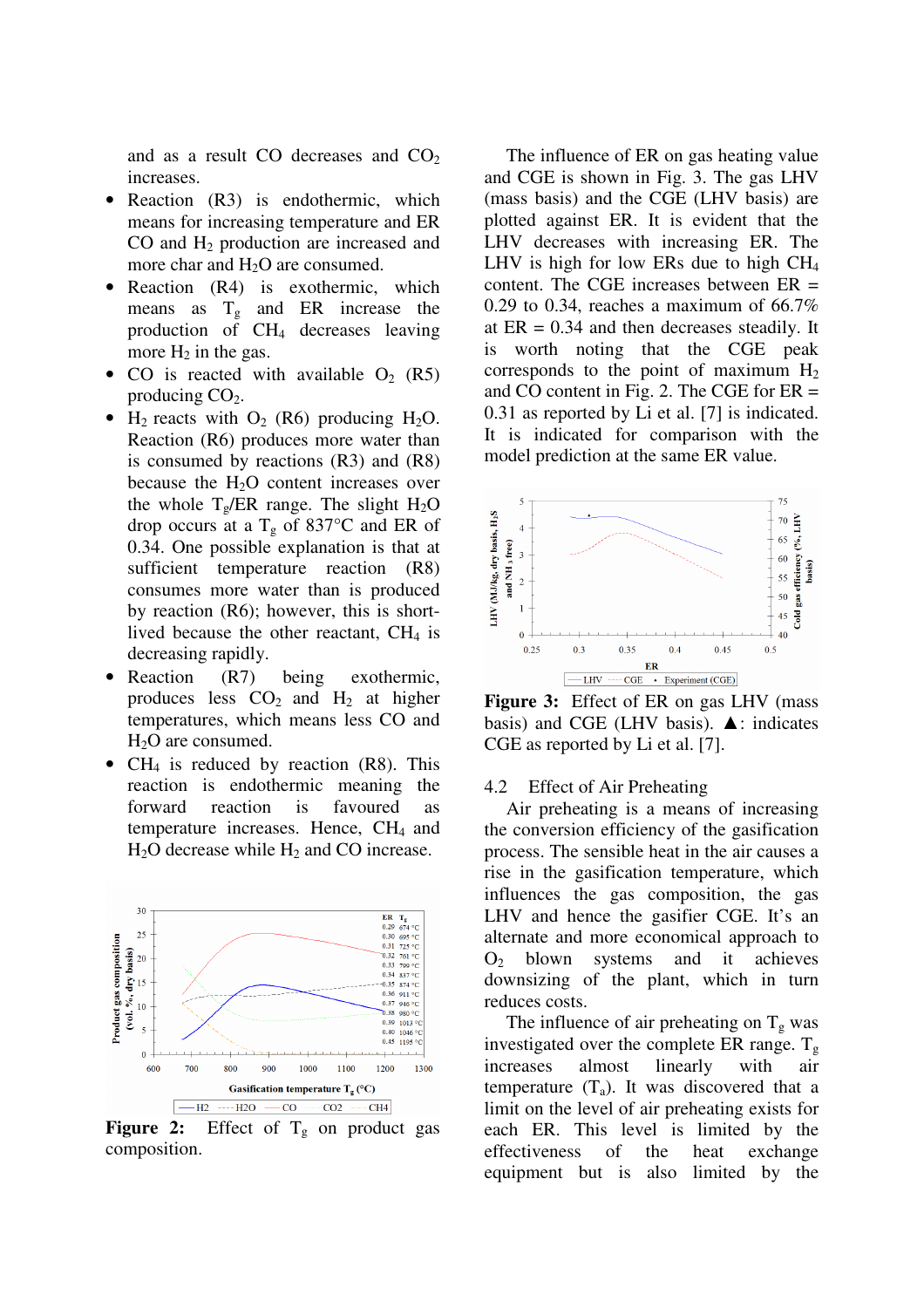operating temperature constraint of fluidised beds. Fluidised bed biomass gasifiers should not be operated over 1000°C, so as to ensure that the ash melting temperature is not reached. For an ER of 0.37 a  $T_a$  no more than 114°C would be recommended because the corresponding  $T_g$  is 987°C whereas for  $ER = 0.29$  the air could in theory be heated to 825 $\rm ^{\circ}C$  as the T<sub>g</sub> stays below the limit at 978°C.

The influence of  $T_a$  on gas composition is shown in Fig. 4. The gas composition for ER =  $0.3$  is plotted against T<sub>a</sub>. The gas composition changes reflect the change in  $T_{\rm g}$ . The rising temperature promotes the products of the endothermic reactions, (R2), (R3) and (R8), and simultaneously the reactants of the exothermic reactions (R4) and (R7). It was found that  $T_a$  has a greater influence on gas composition for low ERs. For  $ER = 0.3 CO$  and  $H<sub>2</sub>$  content increases 14.8 and 14 percentage points respectively whereas for  $ER = 0.34$  CO and  $H_2$  content increases by only 2.7 and 1.8 percentage points respectively over the same  $T_a$  range. It was also found that  $T_a$  has a significant influence on composition only up to a certain level, after which additional preheating has little effect. For  $ER = 0.3$  this  $T_a$  is high at a value of ~560°C but for ER = 0.34 it is significantly lower at  $\sim$ 200 $\degree$ C. This finding agrees with published work [11, 12]. Yang et al. [12] refers to a critical  $T_a$  above which air preheating is no longer efficient if the purpose is to maximise the yield of gaseous products. This critical Ta was reported as 530°C. The results of this work indicate a critical temperature of ~560°C for an ER of 0.3.



**Figure 4:** Effect of  $T_a$  on product gas composition for  $ER = 0.3$ .

The influence of air preheating on gas LHV and CGE was investigated. As expected, the gas LHV increases with  $T_a$ . The increase is in line with the gas composition change for each ER, i.e. the increase is greater for low ERs. The effect of  $T_a$  on CGE (LHV basis) is illustrated in Fig. 5. The CGE trends are in agreement with the changes in gas composition and LHV.  $T_a$  has a significant influence on CGE at low ER values. Its influence ceases for ERs greater than 0.35. As already seen for gas composition,  $T_a$  has a significant effect on CGE only up to a certain level, after which additional preheating has little influence. For  $ER = 0.29$  this  $T_a$  is high at a value of  $\sim 650^{\circ}$ C but for ER = 0.35 it is significantly lower at ~114°C.



**Figure 5:** Effect of  $T_a$  on CGE (LHV basis) for complete ER range.